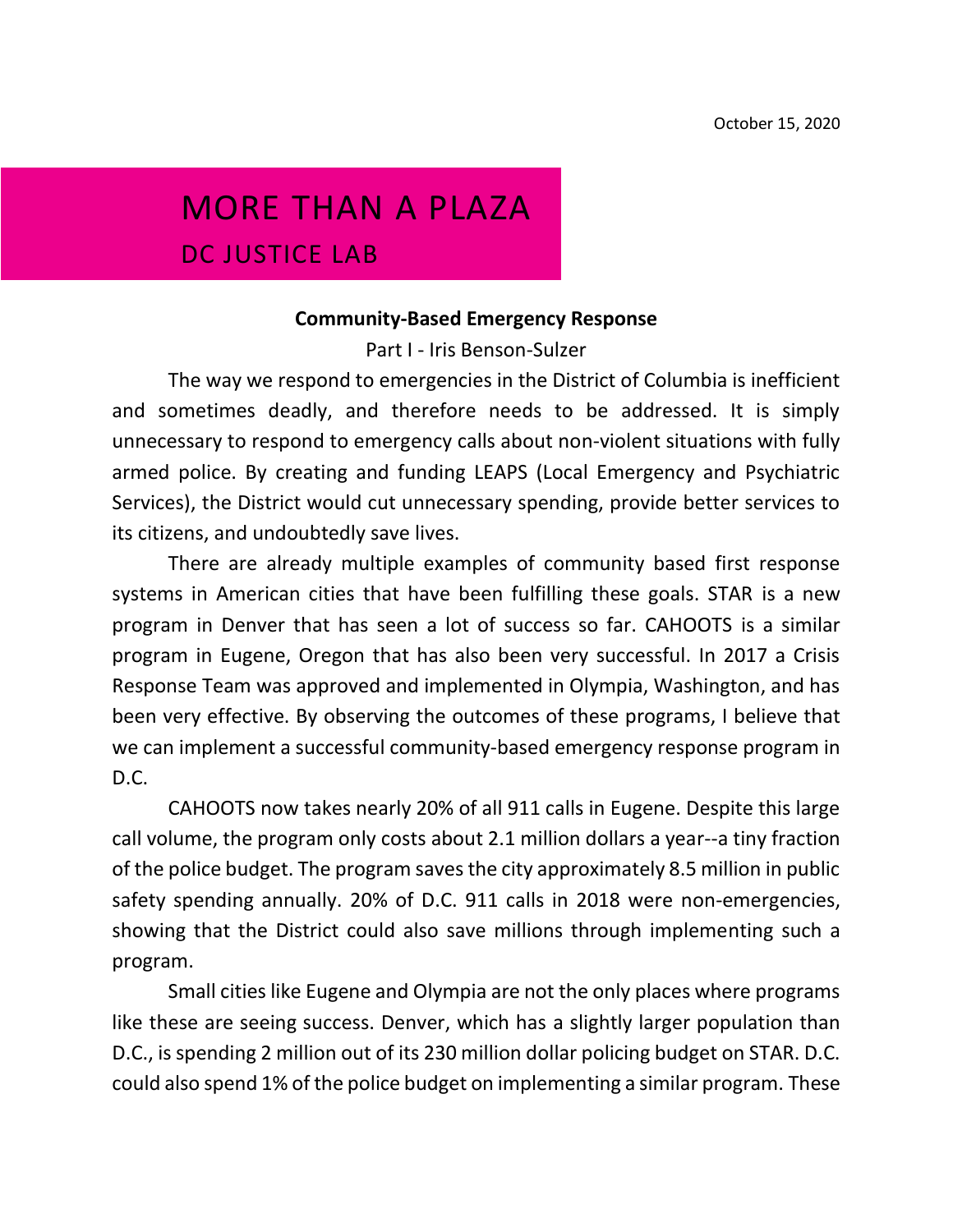statistics highlight both our need for a community-based program, and our ability to introduce one.

The 2021 D.C. budget allocates \$42.2 million dollars to replace police vehicles. We must ask ourselves if this is necessary. One can hardly walk a block in D.C. without seeing a police vehicle, usually in perfectly fine condition. I propose we skim \$4.5 million dollars off of this unnecessary frivolity and put it towards a six-month pilot program for LEAPS. This will help D.C. residents by providing them with the safe, professional emergency services they need.

We all know someone who struggles with mental health issues or addiction, someone who has been homeless, or someone who has been involved in a minor traffic incident. We know that these are not issues that need to be responded to with armed, uniformed officers. The 2021 budget from the office of Mayor Muriel Bowser claims to reallocate funds from policing to community-based interventions. Implementing LEAPS in D.C. would fulfill this promise, and provide empathetic and appropriate emergency services.

#### Part II - Brandon Spreckels

#### *What is Community-Based First Response?*

- Community-based first response is a growing alternative to traditional policing.
- Instead of police officers, a qualified duo consisting of a medical professional (such as a nurse or an EMT) and a social worker would be sent to calls involving mental health, addiction, and homelessness.
- To determine which calls require this two-person team, a city's emergency response services assesses whether a 911 call "involves a legal issue or some kind of extreme threat of violence or risk to the person, the individual or others." If that is not the case, this team will be sent to the call.
- When they arrive at the scene, this team can provide services such as stabilization in case of urgent medical need or psychological crisis, assessment, information, referral, advocacy & (in some cases) transportation to the next step in treatment.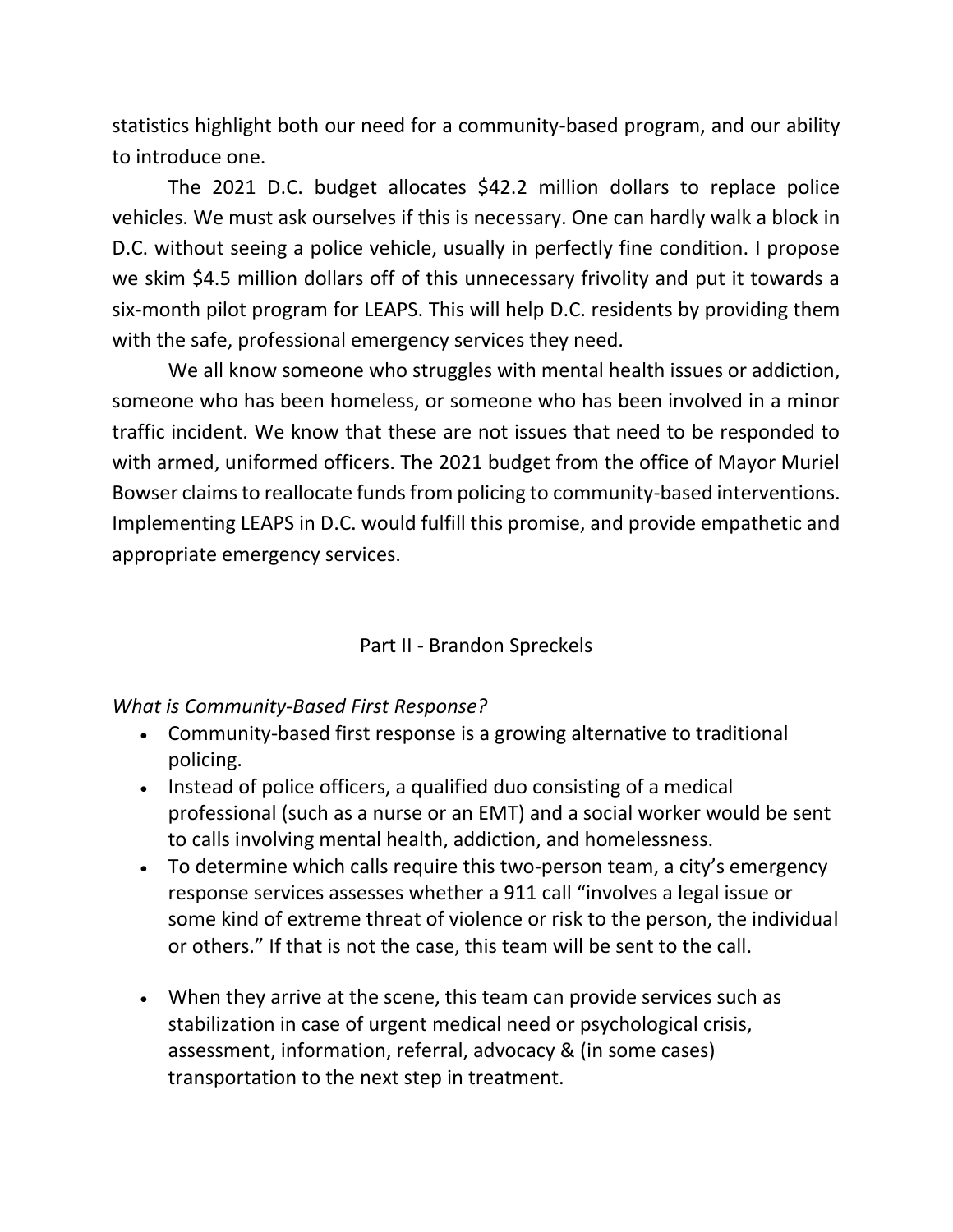### *What Cities Are Using Community-Based First Response?*

- **Eugene, Oregon**: For 31 years, CAHOOTS (Crisis Assistance Helping Out On The Streets) has served as the standard for community-based first response programs. Many cities have followed the CAHOOTS model.
- **Olympia, Washington**: The Crisis Response Unit in Olympia is contracted by the police department and is on call daily from 7 a.m. to 9 p.m.
- **Denver, Colorado:** Launching as a six month pilot program, Denver's STAR (Support Team Assisted Response) program is the first community-based first response program to be implemented in a major city. The program is currently volunteer-led, and responds to mental health calls and homelessness within the downtown "lollipop circle."

## *Why Washington D.C. Should Implement LEAPS? (Local Emergency and Psychiatric Services).*

- The District should seek to implement a similar community-based first response program that will operate like CAHOOTS.
- A recent study in the American Journal of Preventive Medicine has determined that between 20%-50% of fatal encounters with police officers involve individuals suffering from mental illnesses.

## *What Does The Data Say?*

- While looking at police call data between January 2019-April 2020, the D.C. Justice Lab tentatively determined that 18% of 911 calls in the District involved mental health , homelessness, and addiction that likely could have been handled by the LEAPS model.
- This number was derived from a mapping of this call data that categorized 8% (84,819) of the calls as "Homelessness/Addiction/Mental Health" and 10% (105,519) of the calls as Homeless/Addiction/Mental Health - Possible" which typically involved more disorderly individuals.
- Additionally, 20% of the call data in 2018 were non-emergency calls.
- The District should seek to allocate roughly \$4.5 million in funding towards LEAPS.
- This would be roughly 1% of the annual police budget; it is not impossible to fund this type of program!

#### *Conclusion*